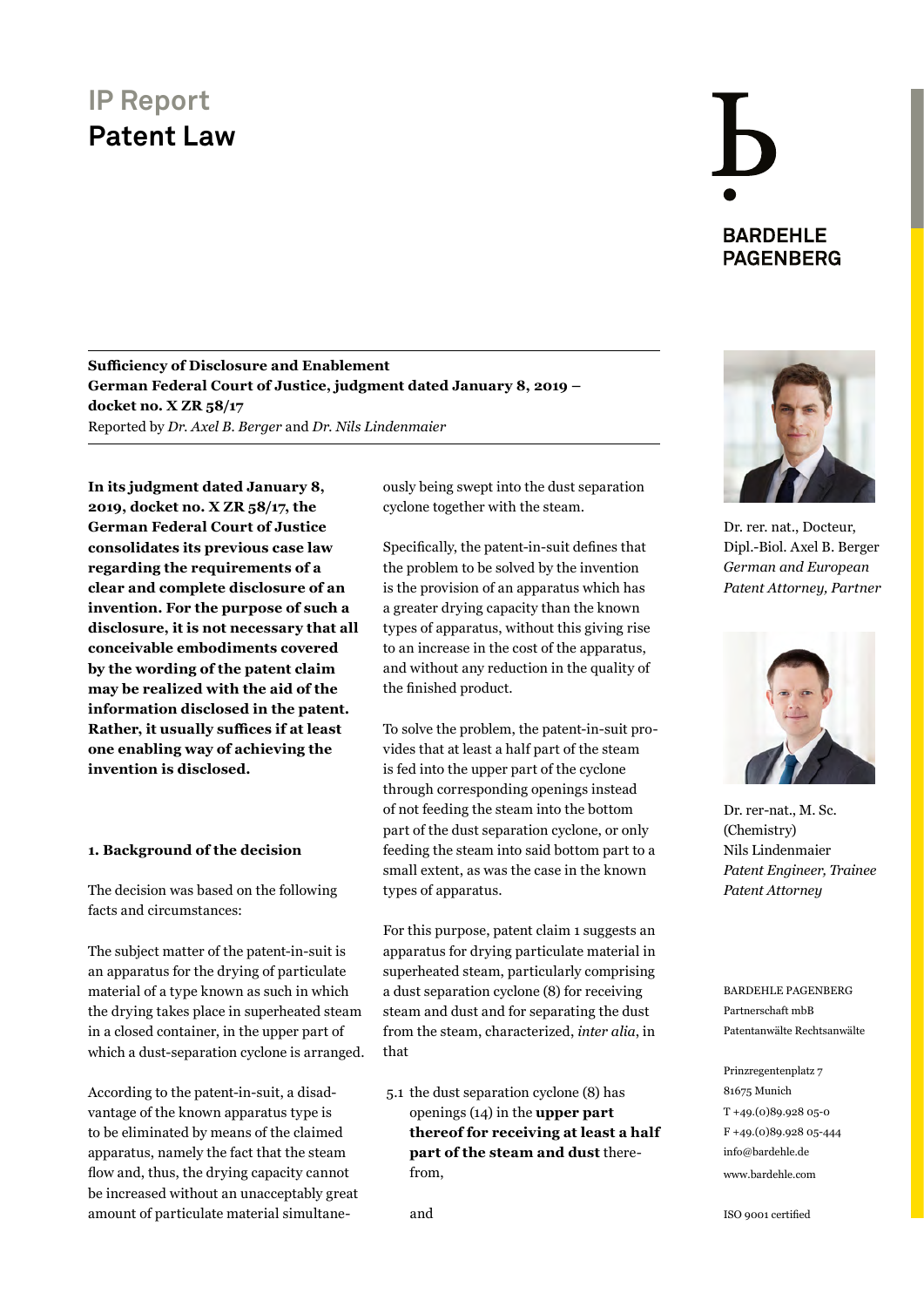## **IP Report Patent Law**

## **BARDEHLE PAGENBERG**

2

#### 5.2 that **the residual steam and dust, if any**, is fed to the cyclone (8) **from below.**

The Plaintiff filed a nullity complaint against the patent-in-suit with the German Federal Patent Court, *inter alia* on the grounds for nullity of a lack of enabling disclosure, in particular with respect to the aforementioned feature group 5. The Plaintiff argued that the instruction of feeding at least a half part of the steam and dust to the dust separation cyclone through the openings (14) in the **upper part** thereof and feeding the residual from below was not enabled because feeding x% of steam and dust to the openings (14) in its upper part and feeding (100 - x)% of steam and dust from below in a targeted manner is technically impossible.

#### **2. The Decision of the German Federal Patent Court**

The German Federal Patent Court dismissed the nullity complaint as unfounded and, in particular, affirmed the enabling disclosure of the invention. In its statements of grounds, the German Federal Patent Court also made reference to the worked example described in the patent-in-suit, according to which all of the steam and dust is fed through openings in the upper part.

#### **3. The Decision of the German Federal Court of Justice**

In reaction to the Plaintiff's appeal, the German Federal Court of Justice confirmed the decision by the German Federal Patent Court and dismissed the appeal, stating the following:

The embodiment of the patent-in-suit shows how a vaporization dryer in accordance with the claim features has to be designed. Said example also corresponds to features 5.1 and 5.2 in that the dust-containing steam is exclusively fed through the openings arranged in the upper part of the dust separation cyclone. The variation of feeding a part of the dust-containing steam to the dust separation cyclone from the bottom, according to feature 5.2, does not describe any different teaching in this regard. The German Federal Court of Justice explicitly followed the finding by the German Federal Patent Court, according to which this may be gathered from the parenthetical phrase "*if any*" in feature 5.2. Thus, to enable realization of the teaching of said claim, showing a subject matter in which the dust-containing steam is exclusively fed from the top by means of the embodiment in the patent-insuit is sufficient, according to the German Federal Court of Justice.